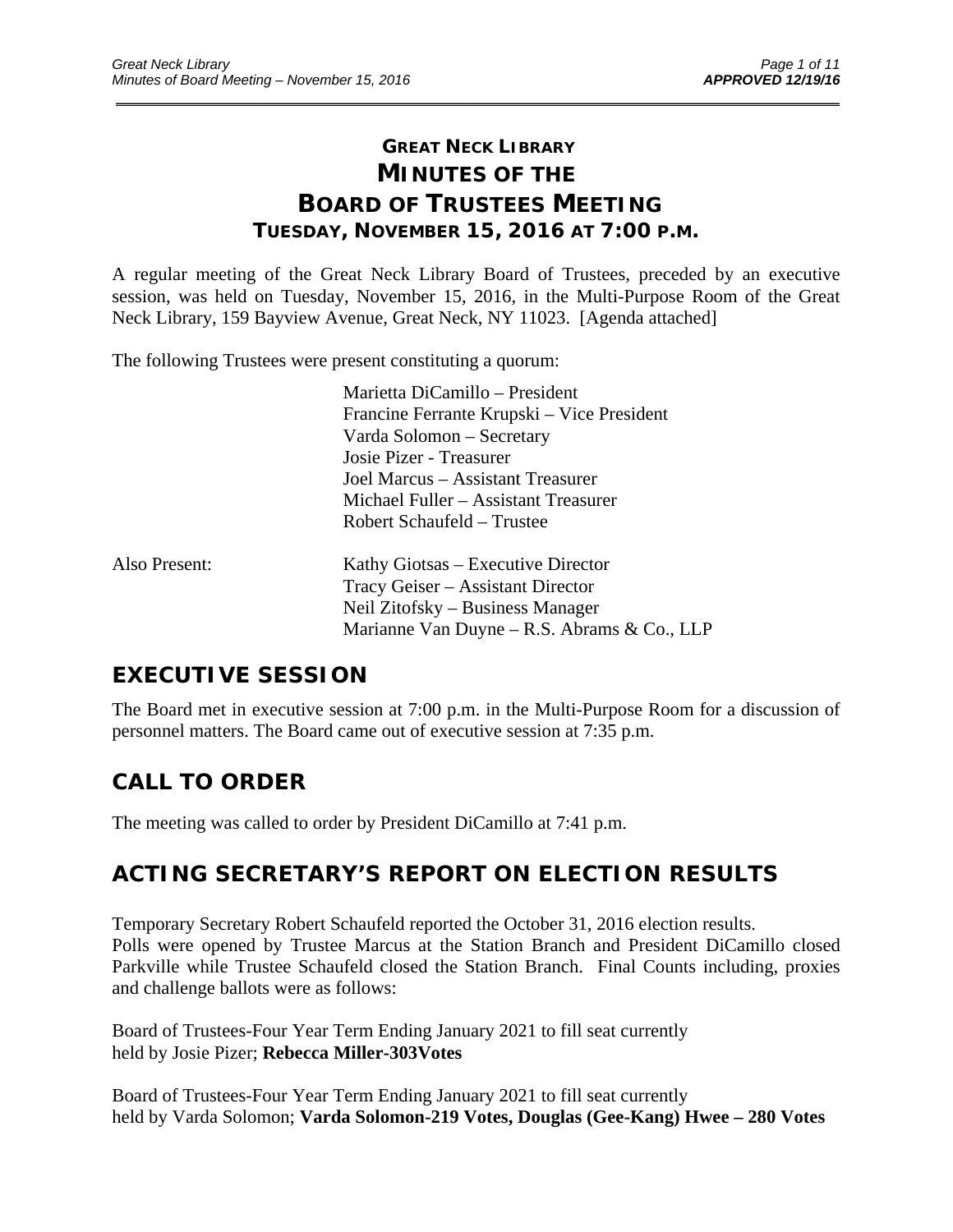Nominating Committee-Three Year Term Ending January 2020 to fill seat currently held by Michael Katz; **Patrick McDonnell-323 Votes** 

By-Laws-Revised Changes of Section A, Article VIII (Proposal 1) – **336 Yes**/65 No

By-Laws-Removal of Section E, Article VII (Proposal 2) – **337 Yes**/57 No

## **MINUTES**

### **Regular Board Meeting**

### **Upon motion by Varda Solomon, seconded by Josie Pizer and after discussion, it was,**

**RESOLVED,** that the Great Neck Library Board of Trustees approve the Minutes of the October 18, 2016 Regular Board Meeting as presented.

**VOTE:** Yes – 7 (DiCamillo, Krupski, Solomon, Pizer, Marcus, Fuller, Schaufeld) *MOTION CARRIED* 

### **Special Board Session**

**Upon motion by Varda Solomon, seconded by Francine Ferrante Krupski and after discussion, it was,** 

**RESOLVED,** that the Great Neck Library Board of Trustees approve the Minutes of the October 26, 2016, Special Board Meeting as presented.

**VOTE:** Yes – 7 (DiCamillo, Krupski, Solomon, Pizer, Marcus, Fuller, Schaufeld) *MOTION CARRIED* 

### **Relocation Committee**

### **Upon motion by Varda Solomon, seconded by Robert Schaufeld and after discussion, it was,**

**RESOLVED,** that the Great Neck Library Board of Trustees approve the Minutes of the October 10, 2016, October 17, 2016, October 24, 2016 and November 1, 2016 Relocation Committee Meetings as presented.

**VOTE:** Yes – 7 (DiCamillo, Krupski, Solomon, Pizer, Marcus, Fuller, Schaufeld) *MOTION CARRIED* 

## **TREASURER'S REPORT**

### **Upon motion by Josie Pizer, seconded by Joel Marcus and after discussion, it was,**

**RESOLVED,** that the Great Neck Library Board of Trustees accept the following financial reports which have been reviewed by the Treasurer**:**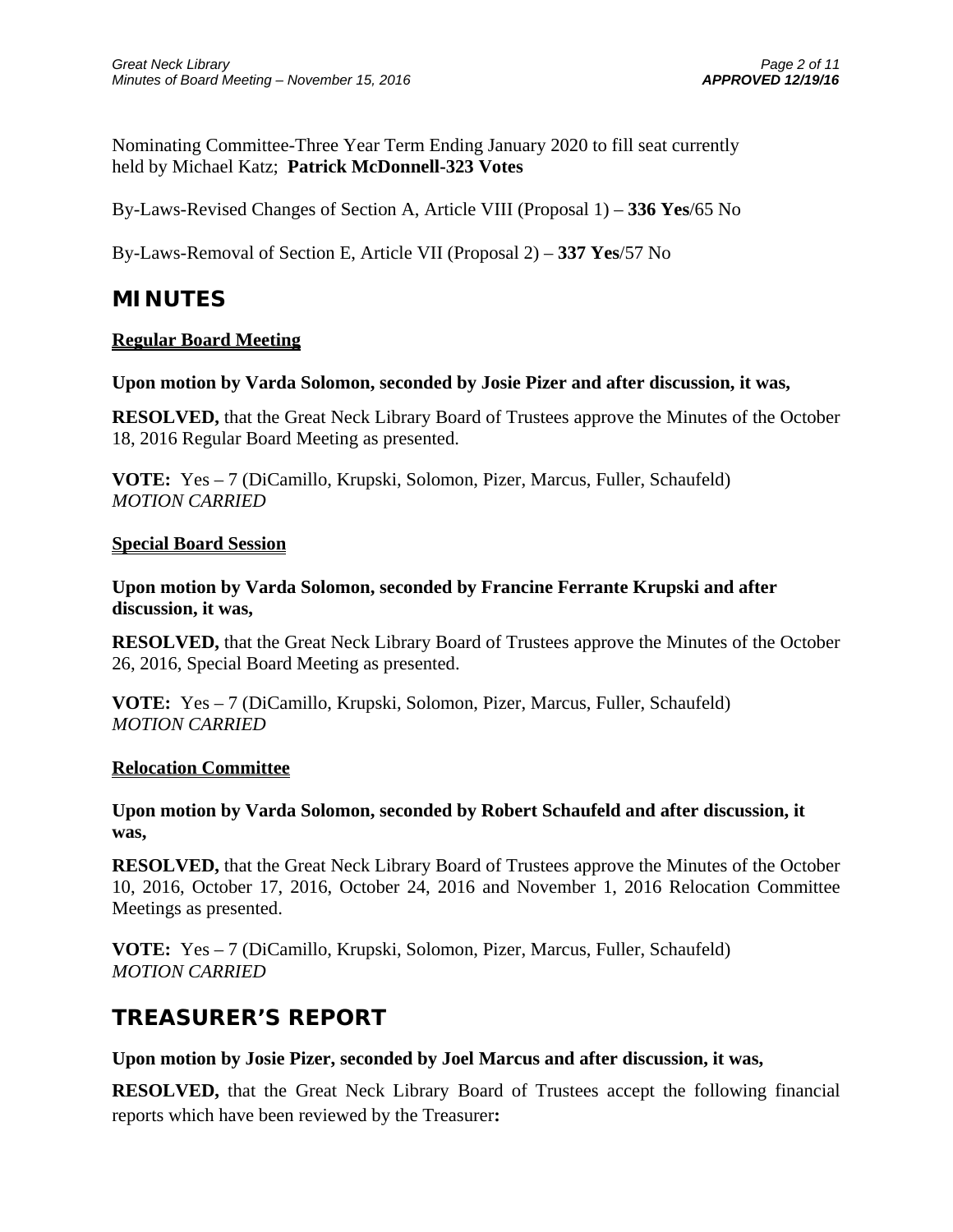- November 15, 2016, Treasurer's Report;
- Warrant dated October 8 through November 4, 2016, which has been reviewed by the Treasurer, the sums set against their respective names, amounting in the aggregate to \$838,300.38.
- Payroll Warrants for pay dates October 13 and October 22, 2016, which have been reviewed by the Treasurer, (in the amounts of \$122,850.02 and \$142,379.83, respectively,) for a total of \$265,229.85.

**VOTE:** Yes – 7 (DiCamillo, Krupski, Solomon, Pizer, Marcus, Fuller, Schaufeld) *MOTION CARRIED* 

# **PAYROLL CHANGES**

### **Upon motion by Josie Pizer, seconded by Michael Fuller and after discussion, it was,**

**RESOLVED,** that the Great Neck Library Board of Trustees accept the Revised Payroll Changes reports of October 8 through November 14, 2016 as presented, which have been reviewed by the Finance Committee.

**VOTE:** Yes – 7 (DiCamillo, Krupski, Solomon, Pizer, Marcus, Fuller, Schaufeld) *MOTION CARRIED* 

## **REPORTS**

### **Branch Committee**

Trustee Fuller reported that the committee met on November 2, 2016. Overall concepts and the needs of the Branches were discussed for the Station and Parkville Branches. A professional consultant will likely be hired to update and reconfigure these two branches for their best use.

The Lakeville Branch is not under consideration for redesign at this time as the lease expires May of 2017. The landlord will need to be contacted regarding the lease and any additional space that may be available for possible expansion.

The next committee meeting is set for December  $5<sup>th</sup>$  at the Station Branch and the Public is invited to attend.

### *Public Comment: Naomi Penner*

### **Building Advisory Committee (BAC)**

President DiCamillo reported that the Gala and Opening Day events that were held in October went extremely well.

There is an existing punch list for the Main Library and the next meeting with the construction professionals will be held on November  $22<sup>nd</sup>$ .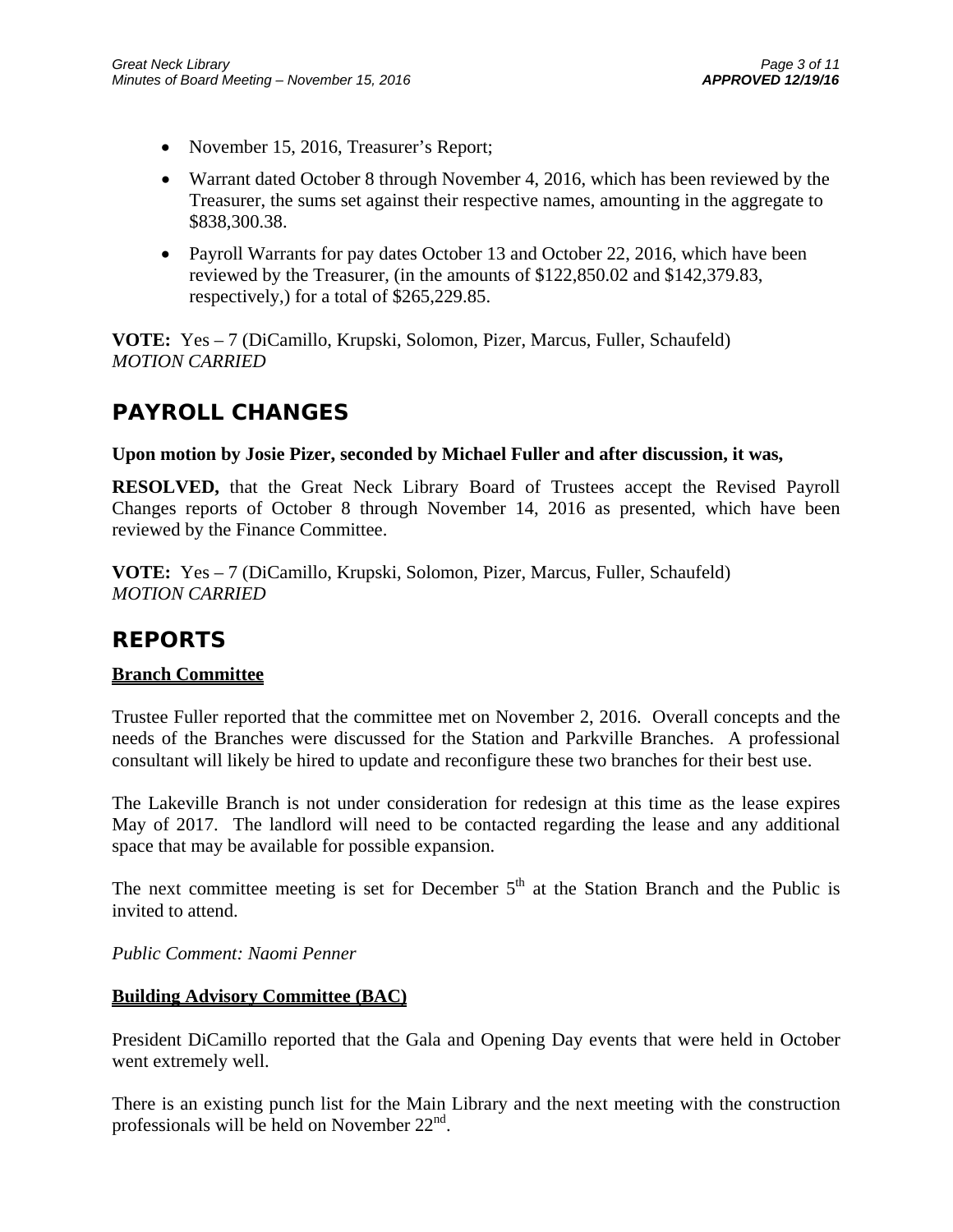### **Gala Committee**

Trustee Schaufeld reported both the Gala and the Opening Day with Ribbon Cutting were a success. He thanked everyone for their hard work and the committee's work has now come to an end.

### **Relocation Committee**

Vice President Krupski reported that Committee held its last meeting on November  $1<sup>st</sup>$  and we are now back in the Main Library. Executive Director Kathy Giotsas was asked to follow up on some remaining items such as computers, items from storage, etc.

### **Policy Committee**

Trustee Marcus reported that the committee met on November  $7<sup>th</sup>$  and items are on this evening's agenda. Policies for food and book sales are still being worked on. Trustee Marcus expects the next committee meeting to be held in early 2017.

### **Programming Committee**

Trustee Solomon reported that the next meeting will be held on November  $29<sup>th</sup>$  at the Main Library.

### **Technology Committee**

Trustee Schaufeld reported that the new phone system is presently being installed. Levels audio system is on this evening's agenda for a vote and the network firewalls have been installed.

Executive Director Giotsas stated that the contract for the Community Room/AV equipment has been executed.

Trustee Pizer reminded all about the open item with the computers that still needs to be addressed.

### **Landscaping Committee**

Trustee Schaufeld reported that presentation boards have been prepared and he will schedule a committee meeting in December.

### **Staff Reports**

Trustee Solomon questioned the canceled programs that appear on the Program Statistics. She also asked for more information about LILRC statistics in the Reference Department Report, and why the statistics are for the month of September as opposed to October.

Trustee Pizer requested a date when the History Room will be set up and operational. President DiCamillo asked as to the whereabouts of GNL postcards that were scanned and archived by Jonathan Aubrey.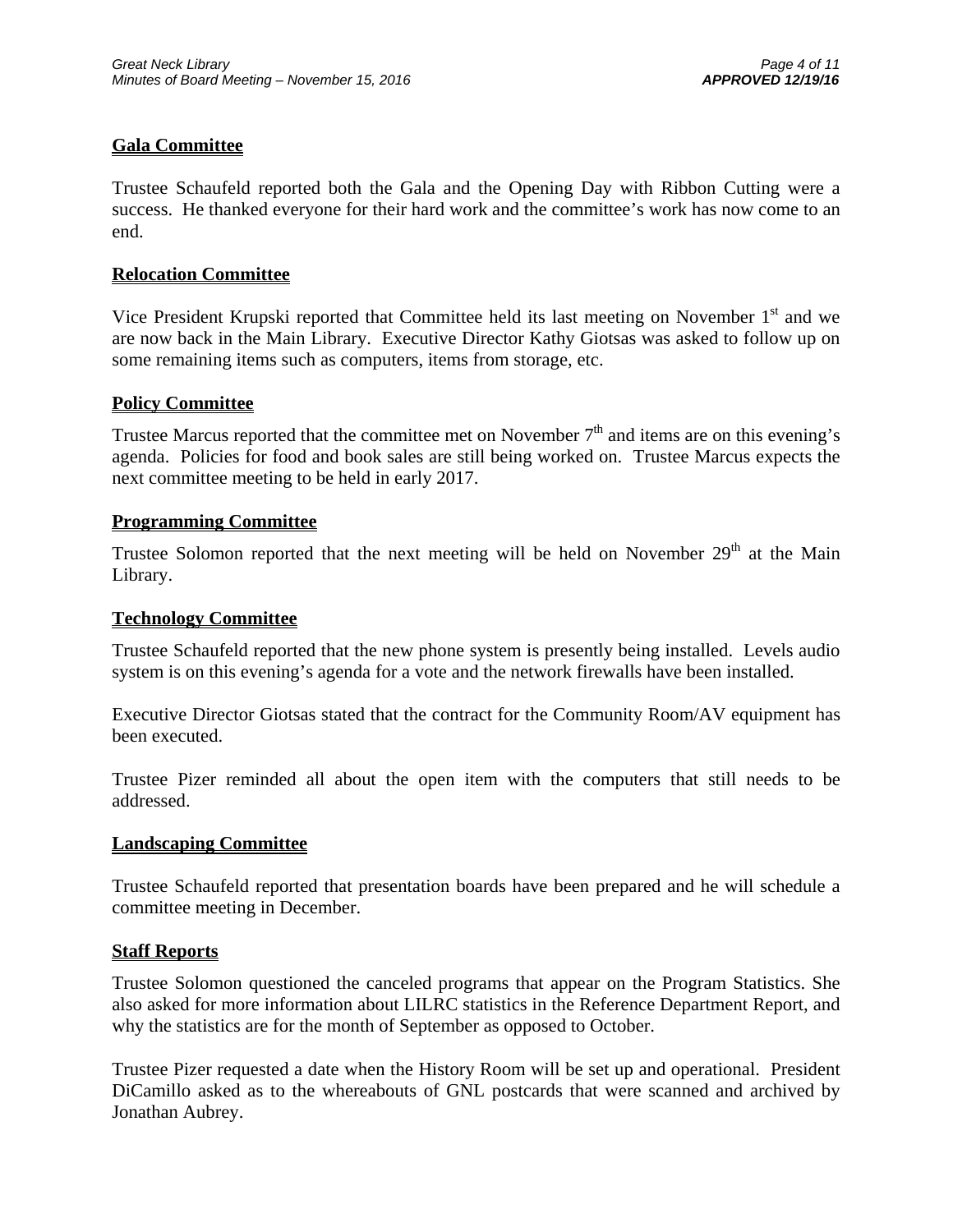Executive Director Kathy Giotsas will investigate LILRC and all questions related to the History Room and furnish answers via email to the Trustees.

*Comment (Follow Up): The LILRC statistics are photographs that were scanned and placed on a server with the state. It is part of a historical project that was funded by a national organization. The Long Island Library Association provides us with the statistics and they are always a month behind as this is the way they collect their stats.* 

### **Assistant Director's Report**

Assistant Director Tracy Geiser has been collaborating on the Main Library punch list with Charles Wohlgemuth, Head of Maintenance. Kens Sans from Calgi Construction Management was present today and did a walk-through with Executive Director, Kathy Giotsas. Mark Foster from VRD is expected to be on site tomorrow,

Trustee Fuller raised his concerns over the Children's Department signage and automatic doors. President DiCamillo assured him that solutions are being looked into.

Text of the Assistant Director's written report dated November 8, 2016 below:

Kathy, Holly, Justin and I attended the training at the Board of Elections on Thursday, October 6 in order to prepare for the Board elections on October 31.

I would like to thank the staff, our hired shelvers and the workers from Jani-King who all worked long hours to bring this all together.

The Gala held on Thursday, October  $27<sup>th</sup>$  went wonderfully. Attendees had positive compliments and our performers were great.

The Open House on Sunday, October 30 was a huge success as well with around 600 patrons attending. We received quite a bit of input and it was wonderful to see patrons learning their new space.

#### **RELOCATION/MAIN:**

After weeks of long hours, the staff with the help of workers from Jani-King and hired shelvers were able to weed and interfile a good number of books that were delivered from the movers. There is still a large quantity of boxes located in our bookroom and in the soon-to-be Children's room at Parkville. These books will be completed by the end of the month. Each department has been asked to work on the boxes daily.

Our Staff Appreciation Day this year, Friday, November 11, will consist of a short staff meeting and the rest of the day will allow the staff to continue working on weeding/interfiling, getting their departments completed and for the branches to put themselves back together again.

We had six hired shelvers begin shelving from Monday, October  $17<sup>th</sup>$  through Saturday, October  $29<sup>th</sup>$ . They were a huge part in helping us get ready for our opening.

I worked with community member, Rebecca Gilliar who worked with Jason Marra, Superintendent of the Great Neck Park District as well as Great Neck House to provide donated books from the library to the community.

I have been working daily with Charlie to make sure that all issues concerning the boiler and air conditioning unit have been taken care of. We created an updated punch list as we've gone along. This was sent to Calgi and VRD. We are also working on getting the keys to the building to replace the construction keys.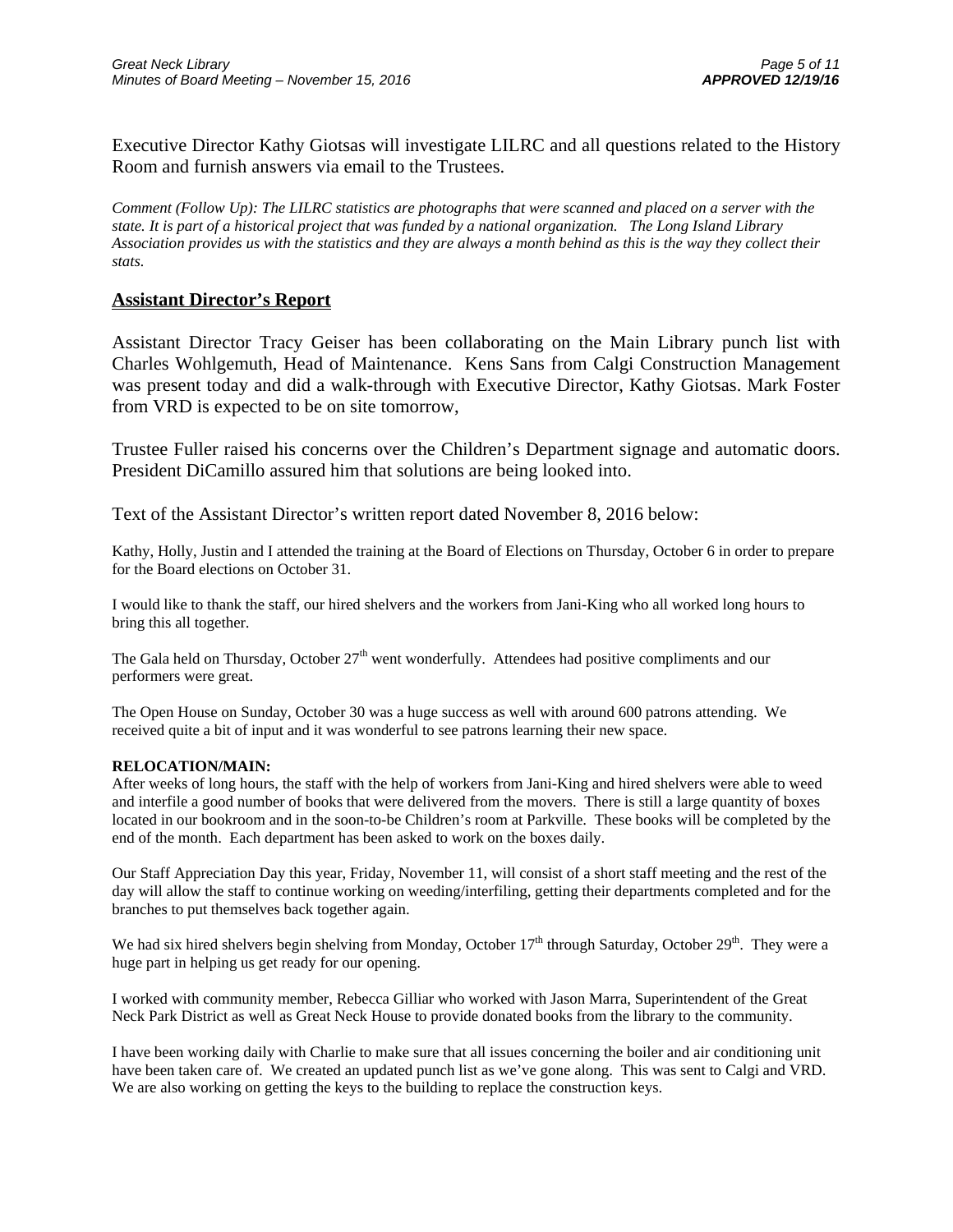I worked with Charlie on a furniture punch list as well. This was forwarded over to Brad Kingsburg of Creative Libraries. He is working with the other vendors as well to make sure that we get everything taken care of.

#### **BRANCHES:**

The branches are now working on getting themselves back together after the Main items were moved out. Station still has items that are with the movers but those will be brought back shortly. At the most recent Branch Committee meeting we discussed bringing in space planners so that we can now refresh our branches and see what needs they may have such as the possibility of more study rooms or computer areas, etc.

**Executive Director's Report** 

Executive Director Kathy Giotsas reported that the staff is working hard to return the books back to the shelves.

On November  $11<sup>th</sup>$ , the library was closed but staff was in attendance to clean up all locations and shelve. Boxes continue to be brought by our Maintenance Department and the movers, and she hopes for Parkville to be cleaned out by the end of November.

Text of the Executive Director's written report dated November 10, 2016 below:

#### **ADMINISTRATION**

We moved into the Main building at the end of the month with the Gala on and Opening Day on Sunday. We have received a positive response from the community about the new building and have also been getting suggestions from patrons. Two suggestion boxes will be placed at Main, one at the circulation desk and one in the children's area. I have received emails from students requesting that we stay open later.

We will be working on the branches for the next few weeks putting everything back in place. Staff development day will be used to shelve all the books we have in boxes.

#### **BUILDING**

There is still much to do at Main and the branches with boxes of books located in the bookroom at Main, at Parkville in the back room and with the movers. On November  $11<sup>th</sup>$  the library will be closed for Veteran's day. Staff has to report to work that day so we will be using that day to get books back on the shelf and straighten out the branches. In November we will be looking at reconfiguring the space at Station and Parkville. We will also be looking at the Lakeville to seek if we can expand the space to better meet the needs of the community.

The survey to receive the CO is in progress and we should get the CO soon. We are still working on getting the punch list done. Charlie and Tracy are communicating with VRD and Calgi to get the work done ASAP. We also have a punch list for the furniture at Main. Two chairs have broken which we will get replaced and we will talk to the vendor regarding this issue.

#### **PERSONNEL**

We are currently looking at filling several positions. The deadline date for application submission is November  $11<sup>th</sup>$ . Interviews will be conducted throughout November and beginning of December. As in the past there will be a first and second interview. The second interview will consist of a presentation.

Scheduling has been difficult since we do not have sufficient staffing for the increased service points. We have been filling gaps but some of our part-timers are retirees that don't want additional hours and others have full-time or part-time jobs elsewhere and cannot fill in.

#### **RELOCATION**

During the move back to main we did work with Mrs. Gilliar to remove all the discarded books and distribute them through the Great Neck House. I have been communicating with the Park District to find out where they will be taking any books that are not discarded. So far they are not removing the books from that location. If this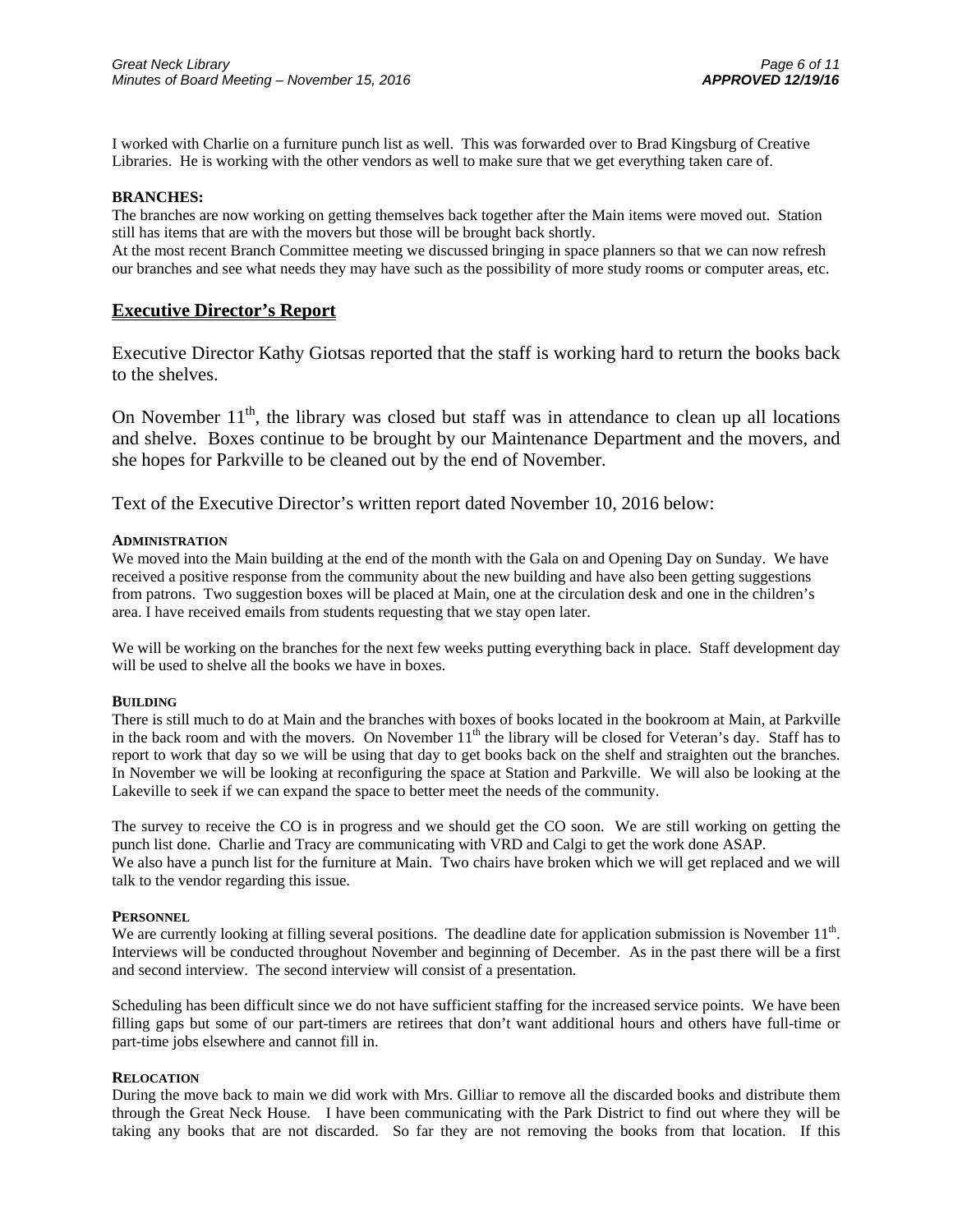partnership goes well we may want to consider continuing the donation of books to the Park District as long as they pick up.

We are still working on putting everything back to its rightful locations. Our target date of being completed is December  $1<sup>st</sup>$ , 2016 but all depends on staffing.

#### **TECHNOLOGY**

The phone system will be in place by the middle of November and the surveillance system will be in place by soon I don't have an exact date.

The RFP for the community room is completed and Profound Technologies will begin in installing the hardware once it arrives.

# **Presentation of June 2016 Audited Statements by R.S. Abrams & Co., LLP**

**Upon motion by Joel Marcus, seconded by Francine Ferrante Krupski, and after discussion, it was,** 

**RESOLVED,** that the Great Neck Library Board of Trustees accept the audited Financial statements and the Auditor's Report for the fiscal year ended June 30, 2016.

Marianne Van Duyne of R.S. Abrams & Co. distributed bound copies and discussed the annual audit report. She noted that library was issued an "unmodified opinion", the best opinion you can receive. Books were in order and no deficiencies in internal controls existed. Recommendations can be found in the Management Letter that was included in the report.

**VOTE:** Yes – 7 (DiCamillo, Krupski, Solomon, Pizer, Marcus, Fuller, Schaufeld) *MOTION CARRIED UNANIMOUSLY* 

## **OLD BUSINESS**

## **Policy Manual Changes**

### **Add Section 500-68/Monitoring Policy – 3rd Read & Vote**

**Upon motion by Joel Marcus, seconded by Varda Solomon and after discussion, it was,** 

**RESOLVED,** that the Great Neck Library Board of Trustees adopt Section 500-68 (Monitoring Policy) and that it be incorporated in the Board Policy Manual accordingly. [copy attached]

**VOTE:** Yes – 7 (DiCamillo, Krupski, Solomon, Fuller, Pizer, Marcus, Schaufeld) *MOTION CARRIED* 

## **NEW BUSINESS**

## **RFID-Discussion**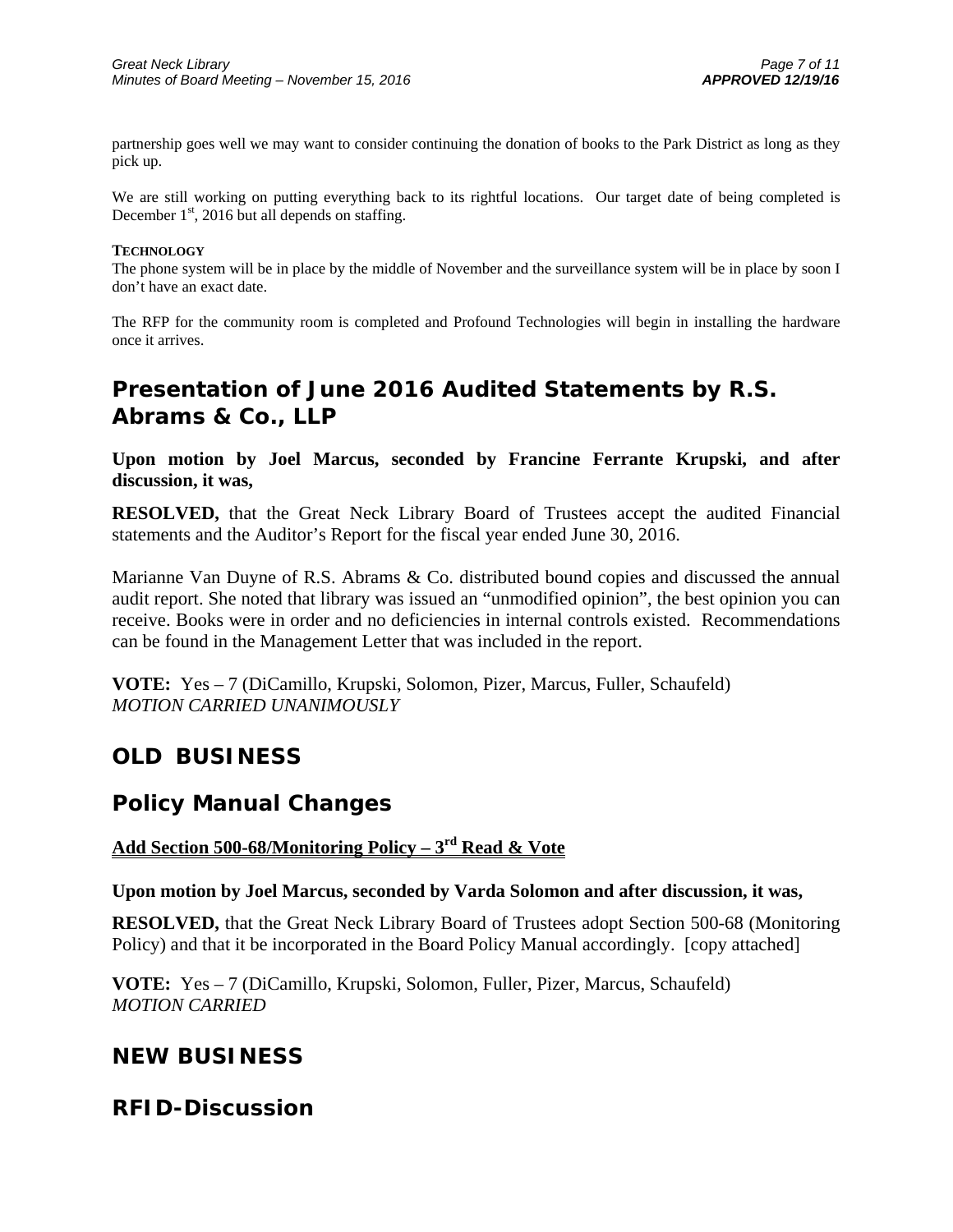Executive Director Kathy Giotsas discussed the advantages of an RFID system. It can be used for inventory control, to streamline check out, for patron convenience and as a security system. Trustee Schaufeld stated that presentations have been made to the Board of Trustees and the Technology Committee.

The board has already had presentations from two vendors. These included learning about the equipment that will be needed, the installation process, and ongoing operational considerations. Trustee Pizer requested updated pricing on a conveyor belt and bins for the system. Trustees Solomon and Pizer also requested a cost analysis for the tagging of books; in house vs. vendor vs. purchase of tagged books.

### *Public Comment: Marianna Wohlgemuth, Naomi Penner*

### **Upon motion by Robert Schaufeld, seconded by Michael Fuller and after discussion, it was,**

**RESOLVED,** that the Great Neck Library Board of Trustees authorize the issuance of an RFP for a sorting system to be used in conjunction with the RFID system to be installed.

**VOTE:** Yes – 7 (DiCamillo, Krupski, Solomon, Fuller, Pizer, Marcus, Schaufeld) *MOTION CARRIED* 

# **DISSOLUTION OF THE RELOCATION, BAC AND GALA COMMITTEE**

President DiCamillo announced that the Relocation, Technology and BAC Committees will now be merged into a Main Building Committee.

This new standing committee will be responsible for all open BAC, Landscaping and Relocation matters. It will consist of four Trustees, currently from the BAC committee, the Executive Director, Assistant Director, Business Manager, Head of Maintenance and two members of the public. Marianna Wohlgemuth will serve as one of the members of the public and Leslie Kahn will be contacted to see if he would consider serving as well. President DiCamillo will Chair the committee.

President DiCamillo requested that all public members of the BAC, Relocation and Technology Committees receive a joint thank you letter, and a gift bag, from the Executive Director and the President of the Board expressing gratitude for their service.

The Fundraising Committee was also re-engaged for the purpose of fundraising for the Ann Hyde Memorial Children's Garden as well as the STEM Lab, Video Room, etc. It will consist of all of the Trustees, the Executive Director and Vice President Krupski will remain as Chair. A December meeting was requested.

## **APPOINT HEAD OF MAINTENANCE TO THE BRANCH COMMITTEE**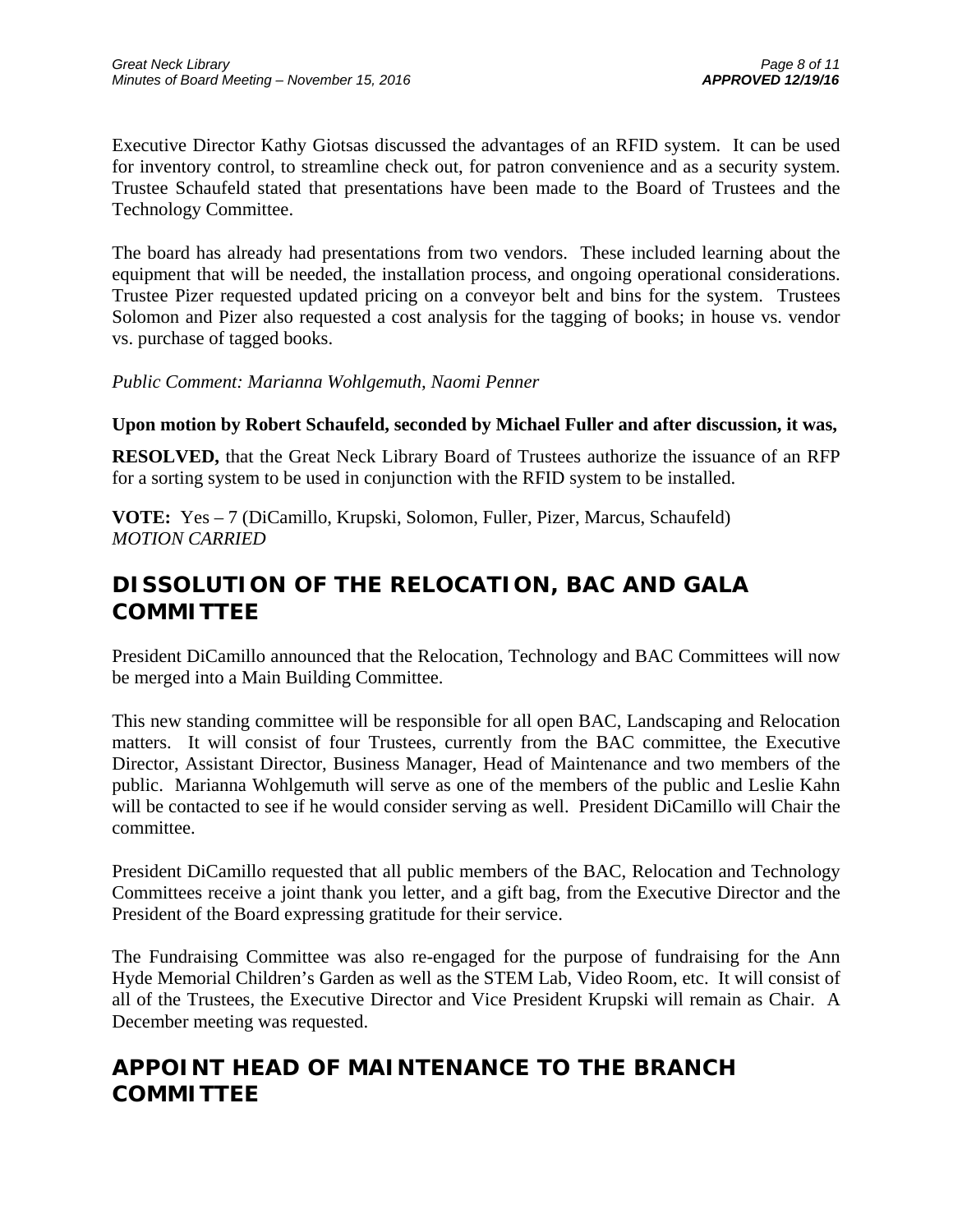President DiCamillo officially appointed Head of Maintenance, Charles Wohlgemuth, to the Branch Committee.

# **ACCEPTANCE OF MONTHLY CLEANING BID FOR THE MAIN LIBRARY**

**Upon motion by Michael Fuller, seconded by Josie Pizer and after discussion, it was,** 

**RESOLVED,** that the Great Neck Library Board of Trustees accept Jani King, quotation dated November 1, 2016, to clean the Main Library, in the monthly amount of \$5,397.16, to be charged to the General Fund.

**VOTE:** Yes – 7 (DiCamillo, Krupski, Solomon, Pizer, Marcus, Fuller, Schaufeld) *MOTION CARRIED UNANIMOUSLY* 

# **EXTENSION OF CONTRACT FOR PC WIZARD**

### **Upon motion by Robert Schaufeld, seconded by Josie Pizer and after discussion, it was,**

**RESOLVED,** that the Great Neck Library Board of Trustees retain the services of PC Wizard to act as a Computer Consultant for a one month period commencing on November 20, 2016 for the fixed sum of \$6,000 (same terms and conditions agreed to on April 20, 2016) to be charged against the Main Building and Special Services Fund.

**VOTE:** Yes – 7 (DiCamillo, Krupski, Solomon, Pizer, Marcus, Fuller, Schaufeld) *MOTION CARRIED UNANIMOUSLY* 

# **AWARD RFP FOR LEVELS PRODUCTION (AUDIO)**

## **Upon motion by Robert Schaufeld, seconded by Michael Fuller and after discussion, it was,**

**RESOLVED,** that the Great Neck Library Board of Trustees award the RFP to Jason Hodge, per the attached quotation, for an audio distribution system to be installed at Levels in the Main Library in an amount not to exceed \$16,446.00, to be charged to the Main Building and Special Services Fund.

**VOTE:** Yes – 7 (DiCamillo, Krupski, Solomon, Pizer, Marcus, Fuller, Schaufeld) *MOTION CARRIED UNANIMOUSLY* 

# **SNOW REMOVAL CONTRACT**

**Upon motion by Francine Ferrante Krupski, seconded by Varda Solomon and after discussion, it was,** 

**RESOLVED,** that the Great Neck Library Board of Trustees authorize the renewal of the snow removal contract for the season November 1, 2016 through April 30, 2017 with EPG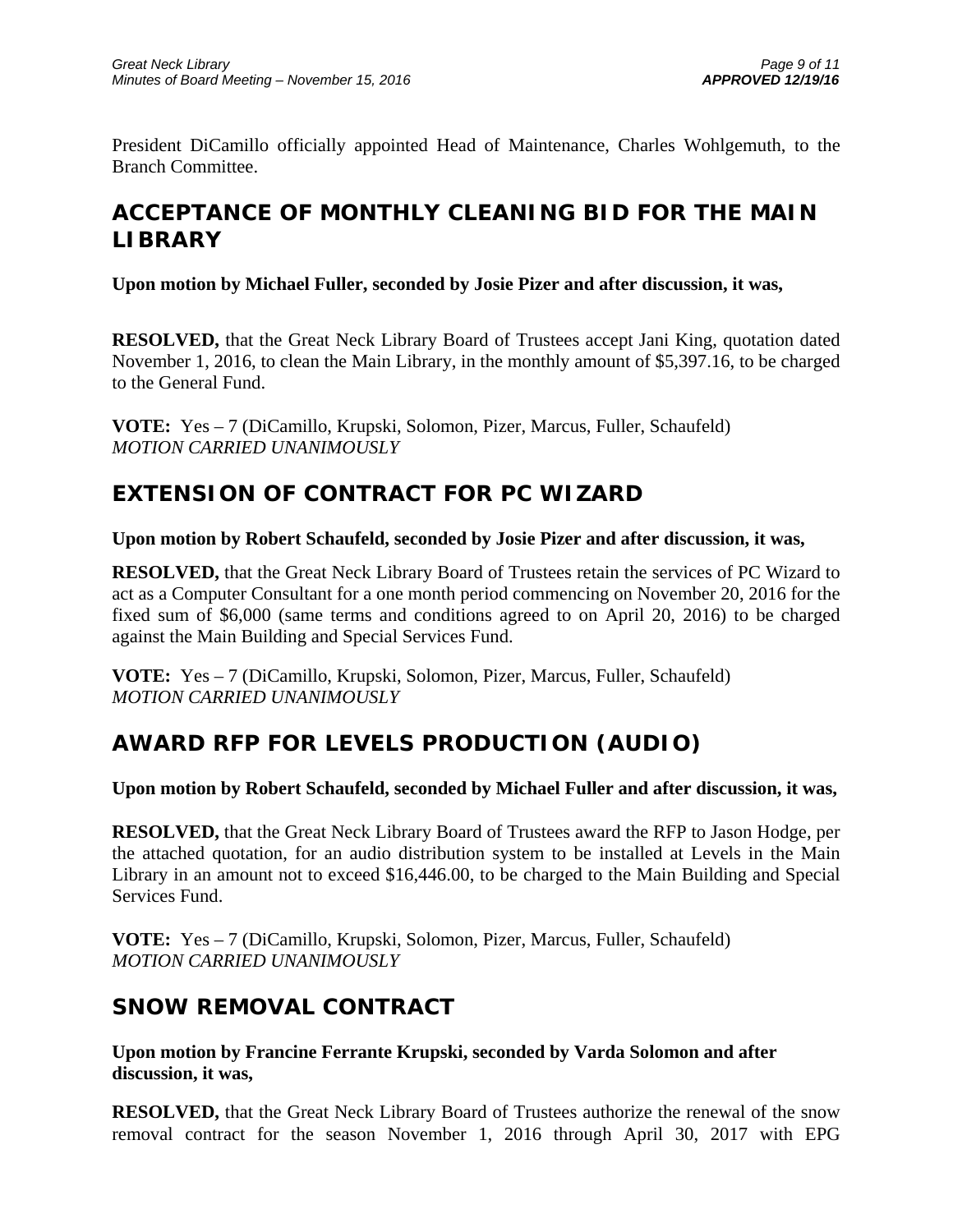Construction Corp at a base price of \$9,998, plus \$220 per sanding of accumulations under two (2) inches, and snowplow charges for accumulation over eight (8) inches, to be charged to the Snow Removal budget line.

**VOTE:** Yes – 7 (DiCamillo, Krupski, Solomon, Pizer, Marcus, Fuller, Schaufeld) *MOTION CARRIED UNANIMOUSLY* 

# **ACCEPTANCE OF SECURITY COMPANY**

**Upon motion by Francine Ferrante Krupski, seconded by Varda Solomon and after discussion, it was,** 

**RESOLVED,** that the Great Neck Library Board of Trustees hire NYS Security Specialist at the rate of \$18.50 per hour for security at the Main Library on Friday and Saturday evenings when Levels is in session, to be charged to the Service Contract line of the Budget.

**VOTE:** Yes – 7 (DiCamillo, Krupski, Solomon, Pizer, Marcus, Fuller, Schaufeld) *MOTION CARRIED UNANIMOUSLY* 

*Public Comment: Marianna Wohlgemuth* 

*Board Comment: President DiCamillo requested that this contract be reviewed by our attorneys. Trustee Pizer asked that personnel from the Security Company should be interviewed by the Head of Maintenance.* 

# **APPROVE ADDITIONAL MONIES FOR WIRING**

### **Upon motion by Robert Schaufeld, seconded by Josie Pizer and after discussion, it was,**

**RESOLVED,** that the Great Neck Library Board of Trustees approve additional monies for PC Wizard for the installation of wiring at the branches for the phone system in the fixed sum of \$1,013.35 to be charged against the Main Building and Special Services Fund.

**VOTE:** Yes – 7 (DiCamillo, Krupski, Solomon, Pizer, Marcus, Fuller, Schaufeld) *MOTION CARRIED UNANIMOUSLY* 

## **POLICY MANUAL CHANGES**

- (i) Amend Section 500-50/Hours of Service-First Read
- (ii) Revise Section 600-15/Discarding of Excess Volumes Second Read
- (iii) Revise Section 300-20/Job Description Business Manager First Read
- (iv) Revise Section 200-40 Board Committees First Read

*Board Comment: Trustee Pizer would like to see extended Friday night hours at the Lakeville Branch.*